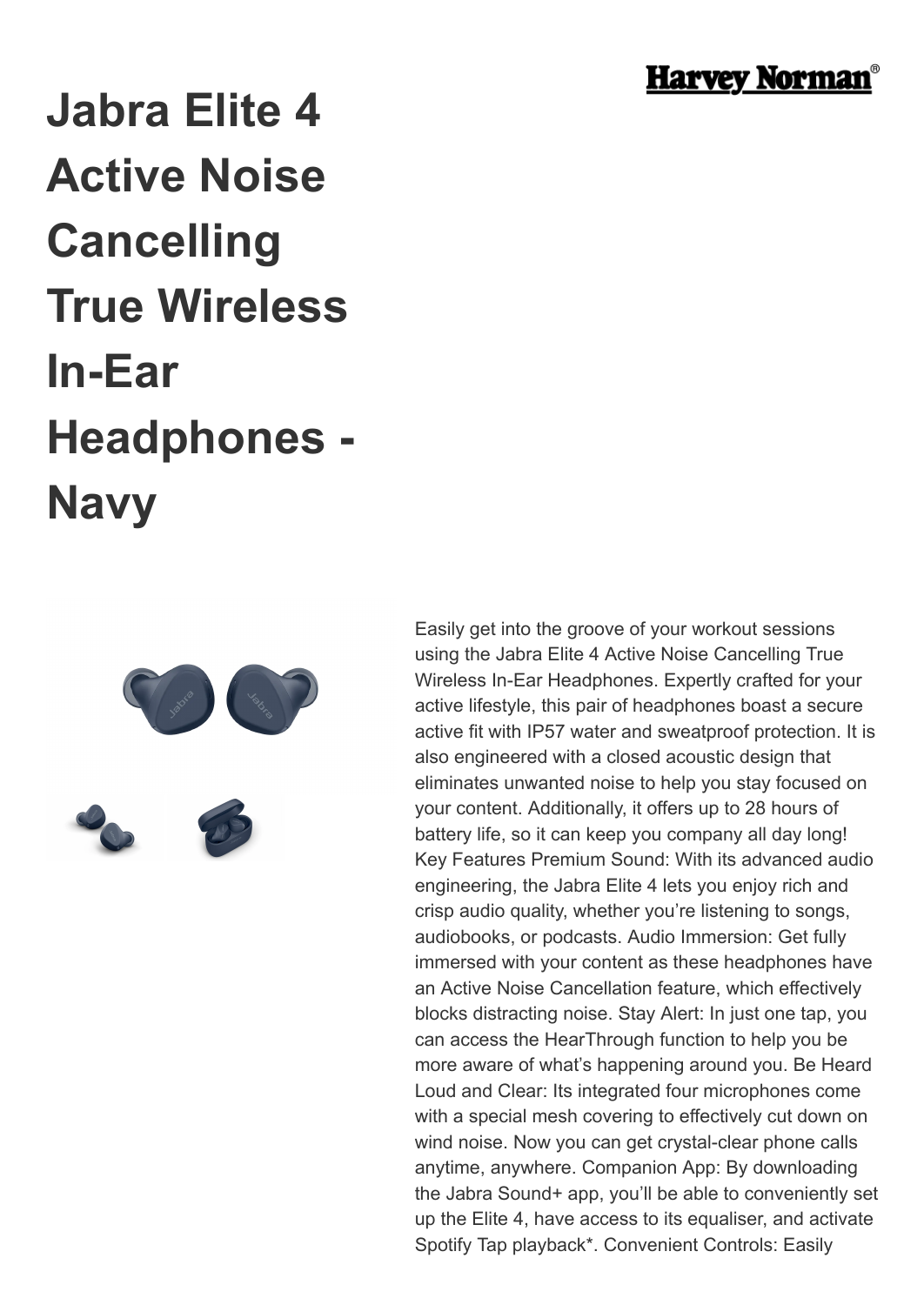adjust your music and calls using its versatile buttons. For hands-free controls, this pair of headphones also support Alexa, Siri, and Google Assistant\*. Robust Build: Jabra In-Ear Headphones flaunts an IP57 rating, providing reliable protection against water and sweat. Comfortable Listening: Thanks to its lightweight and wing-free design, you'll be able to enjoy your favourite songs in absolute comfort. Additionally, it comes with three pairs of EarGels to ensure a secure and perfect fit. Long-lasting Battery: The Elite 4 Headphones deliver up to 7 hours of battery life and 21 hours in the case, making it perfect for your everyday listening needs. It also supports Fast Charge to give you 1 hour of listening within only 10 minutes of charge. Mono Mode: For added flexibility, the Mono Mode enables you to independently use each earbud or take turns using one earbud while charging the other. Seamless Connections: Equipped with Bluetooth 5.2, these Jabra Wireless Headphones let you reliably connect to your compatible device without the dropouts. Additionally, it offers Google Fast Pair for quick and seamless pairing\*. \*Spotify Tap, Alexa Built-in, and Google Fast Pair compatible with Android OS 6.0 or higher.

## **Features**

**All Product Details**

**Brand** Jabra **Product Type** Earphones **Model Number**

100-99180001-40

**Headphone Features**

**Noise Cancelling** Yes **Noise Cancelling Type** Active **True Wireless** Yes **On-Ear Controls** Yes **Voice Control** Yes **Sports Headphones** Yes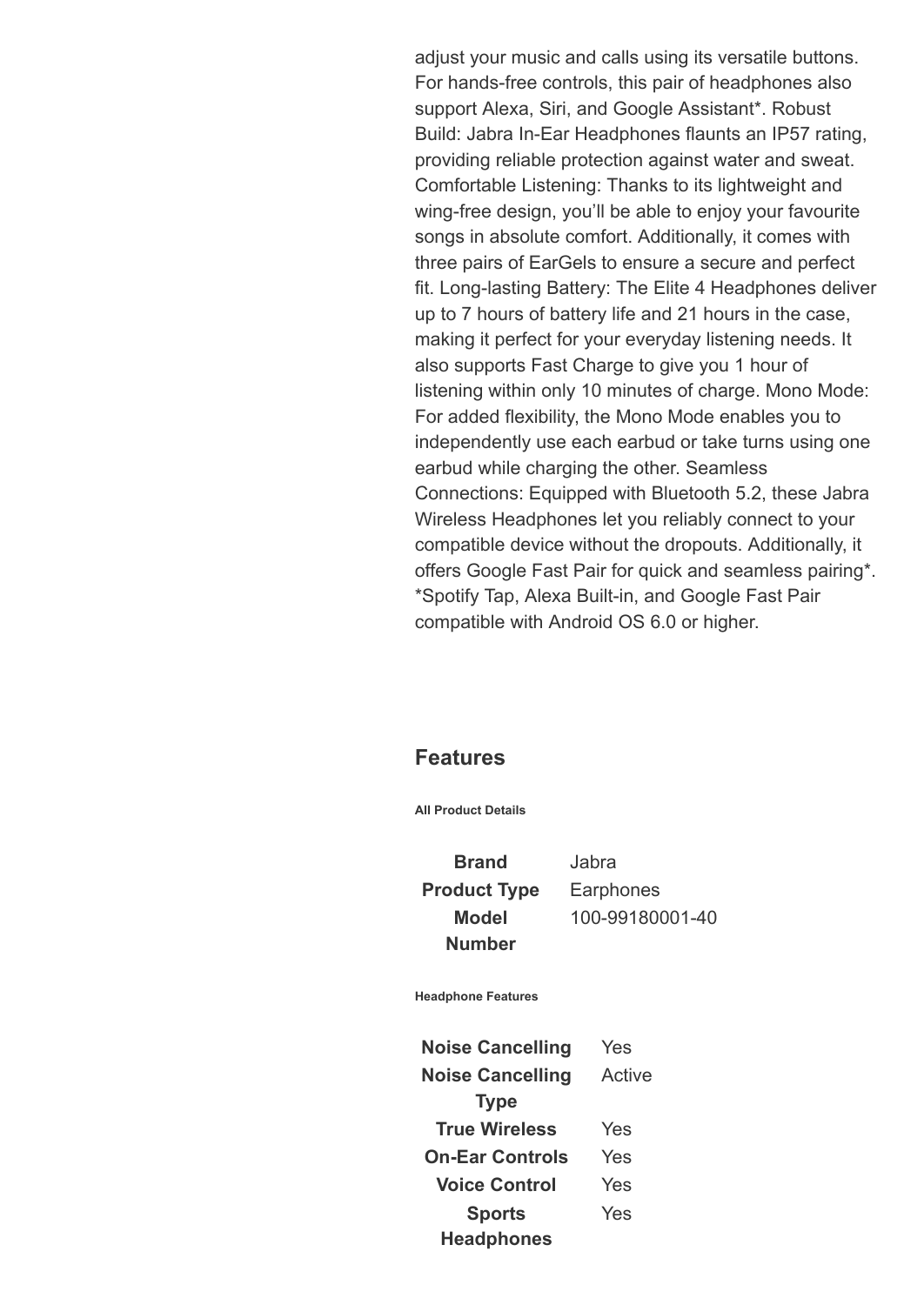## **Headphone Frequency Response**

20Hz - 20000Hz (music mode), 100Hz - 8000Hz (speak mode)

## **Headphone Battery Features**

| <b>Headset Battery</b><br><b>Type</b>                              | Lithium Ion (Li-ion)                                                                    |
|--------------------------------------------------------------------|-----------------------------------------------------------------------------------------|
| <b>Headset Charge</b><br><b>Time</b>                               | Up to 180 minutes                                                                       |
| <b>Quick Charging</b><br><b>Time</b>                               | Up to 1 hour use, when charging<br>earbuds for 10 minutes in<br>charging case           |
| <b>Wireless</b><br><b>Charging Enabled</b>                         | Yes                                                                                     |
| <b>Battery Life/</b><br><b>Playtime with</b><br><b>Full-charge</b> | Up to 7 hours                                                                           |
| <b>Additional</b><br><b>Runtime with</b><br><b>Charging Case</b>   | Up to 7 hours battery in the buds,<br>and 21 hours in the case (a total<br>of 28 hours) |
| <b>Charging Case Features</b>                                      |                                                                                         |
| <b>Charging Port</b><br><b>Type</b>                                | <b>USB Type-C</b>                                                                       |
| <b>Charging Cable</b><br>Length                                    | 0.2 <sub>m</sub>                                                                        |
| <b>Charging Case -</b><br><b>Height</b>                            | 3.89 cm                                                                                 |
| <b>Charging Case -</b><br><b>Width</b>                             | 2.84 cm                                                                                 |
| <b>Charging Case -</b><br><b>Depth</b>                             | 6.4 cm                                                                                  |
| <b>Audio Features</b>                                              |                                                                                         |
| <b>Built-In</b><br><b>Microphones</b>                              | Yes                                                                                     |
| <b>Number of</b><br><b>Microphones</b>                             | 4                                                                                       |
| <b>Microphone</b><br><b>Frequency</b><br><b>Response</b>           | 100Hz - 8000Hz                                                                          |

**Connectivity Features**